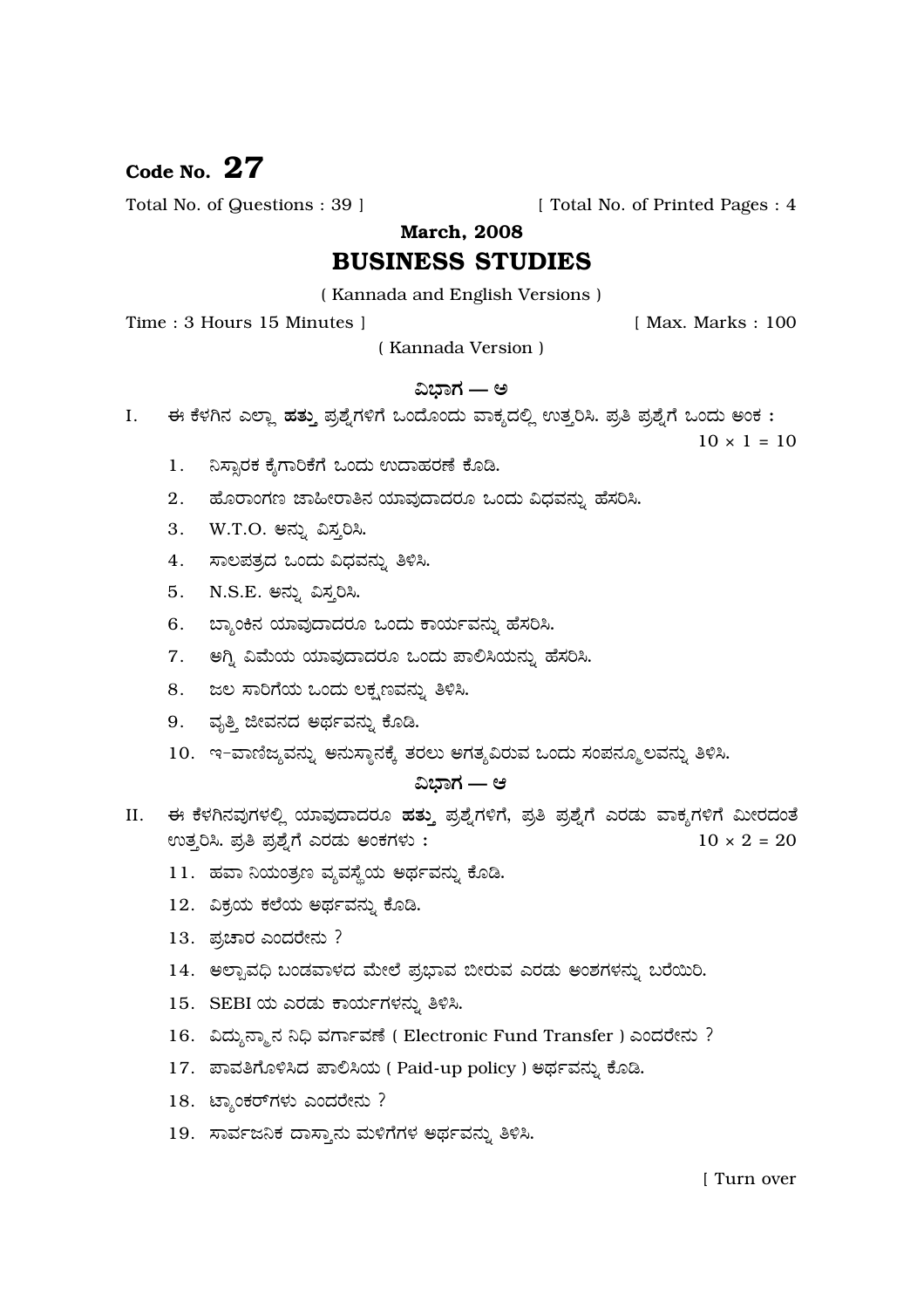Code No. 27

- 20. ವ್ಯವಹಾರದ ನೈತಿಕತೆಯ ಎರಡು ಉದಾಹರಣೆಗಳನ್ನು ಕೊಡಿ.
- 21. ಯಾವುದಾದರೂ ಎರಡು ಬಳಕೆದಾರರ ದೂರು ನಿವಾರಣಾ ಏಜೆನ್ನಿಗಳನ್ನು ಹೆಸರಿಸಿ.
- 22. ಡೇಟಾಬೇಸ್ ನಿರ್ವಹಣೆಯ (DBMS) ಅರ್ಥವನ್ನು ಕೊಡಿ.

## ವಿಬಾಗ — ಇ

- III. ಈ ಕೆಳಗಿನವುಗಳಲ್ಲಿ ಯಾವುದಾದರೂ ಆರು ಪ್ರಶ್ನೆಗಳಿಗೆ, ಪ್ರತಿ ಪ್ರಶ್ನೆಗೆ ಹದಿನ್ಯೆದು ಸಾಲುಗಳಿಗೆ ಮೀರದಂತೆ ಉತ್ತರಿಸಿ. ಪ್ರತಿ ಪ್ರಶ್ನೆಗೆ ಐದು ಅಂಕಗಳು:  $6 \times 5 = 30$ 
	- 23. ಒಂದು ಕೈಗಾರಿಕೋದ್ಯಮವನ್ನು ಸ್ಥಾಪಿಸಲು ಅಗತ್ಯವಾದ ಯಾವುದಾದರೂ ಐದು ಅಂಶಗಳನ್ನು ಸಂಕೃಪ್ತವಾಗಿ ವಿವರಿಸಿ.
	- 24. ಜಾಹೀರಾತು ಮತ್ತು ವಿಕ್ರಯ ಕಲೆ ನಡುವಿನ ವ್ಯತ್ಯಾಸಗಳನ್ನು ಬರೆಯಿರಿ.
	- 25. ಕೋರಿಕೆಯ ಗೃಹಗಳ ಸೇವೆಗಳನ್ನು ತಿಳಿಸಿ.
	- 26. ಸಾಲಪತ್ರಗಳ ಅನುಕೂಲತೆಗಳನ್ನು ತಿಳಿಸಿ.
	- 27. ಬ್ಯಾಂಕ್ ಖಾತೆಯನ್ನು ತೆರೆಯುವ ವಿಧಾನವನ್ನು ತಿಳಿಸಿ.
	- 28. ಬಳಕೆದಾರರ ವಿಷಯದಲ್ಲಿ ವ್ಯವಹಾರಕ್ಕೆ ಇರುವ ಸಾಮಾಜಿಕ ಹೊಣೆಗಾರಿಕೆಯನ್ನು ತಿಳಿಸಿ.
	- 29. ಬಳಕೆದಾರರ ಹಕ್ಕುಗಳನ್ನು ಸಂಕ್ಷಿಪ್ತವಾಗಿ ವಿವರಿಸಿ.
	- 30. ವಿದ್ಯುನ್ಮಾನ ಮಾಧ್ಯಮದಲ್ಲಿರುವ ( Electronic media ) ಜೀವನ ವೃತ್ತಿ ಅವಕಾಶಗಳನ್ನು ಸಂಕೃಪ್ತವಾಗಿ ವಿವರಿಸಿ.
	- 31. ಇ-ಕಾಮರ್ಸ್**ನ** (E-commerce) ಪ್ರಯೋಜನಗಳನ್ನು ತಿಳಿಸಿ.

## ವಿಭಾಗ — ಈ

- IV. ಈ ಕೆಳಗಿನವುಗಳಲ್ಲಿ ಯಾವುದಾದರೂ ಮೂರು ಪ್ರಶ್ನೆಗಳಿಗೆ, ಪ್ರತಿ ಪ್ರಶ್ನೆಗೆ ಮೂವತ್ತು ಸಾಲುಗಳಿಗೆ ಮೀರದಂತೆ ಉತ್ತರಿಸಿ. ಪ್ರತಿ ಪ್ರಶ್ನೆಗೆ ಹತ್ತು ಅಂಕಗಳು:  $3 \times 10 = 30$ 
	- 32. ವಿಕ್ರಯ ಚತುರರಿಗೆ ಸಂಭಾವನೆ ನೀಡುವ ವಿಧಾನಗಳನ್ನು ವಿವರಿಸಿ.
	- 33. ವಿದೇಶಿ ವ್ಯಾಪಾರದ ಅನುಕೂಲತೆ ಮತ್ತು ಅನಾನುಕೂಲತೆಗಳನ್ನು ಬರೆಯಿರಿ.
	- 34. ಶೇರು ವಿನಿಮಯ ಕೇಂದ್ರಗಳ ಕಾರ್ಯಗಳನ್ನು ವಿವರಿಸಿ.
	- 35. ಜೀವ ವಿಮೆಯ ವಿವಿಧ ಪಾಲಿಸಿಗಳನ್ನು ವಿವರಿಸಿ.
	- 36. ವಾಯು ಸಾರಿಗೆಯ ಅನುಕೂಲತೆ ಮತ್ತು ಅನಾನುಕೂಲತೆಗಳನ್ನು ಬರೆಯಿರಿ.

#### ವಿಬಾಗ — ಉ

### ( ಪ್ರಾಯೋಗಿಕ ಪ್ರಶೈಗಳು )

- $V.$  ಈ ಕೆಳಗಿನವುಗಳಲ್ಲಿ ಯಾವುದಾದರೂ ಎರಡನ್ನು ಉತ್ತರಿಸಿ. ಪ್ರತಿ ಪ್ರಶ್ನೆಗೆ ಐದು ಅಂಕಗಳು : $2 \times 5 = 10$ 
	- 37. ಒಬ್ಬ ಯಶಸ್ವೀ ವಿಕ್ರಯ ಚತುರನಿಂದ ನಿರೀಕ್ಷಿಸಬಹುದಾದ ಗುಣಗಳು ಯಾವುವು ?
	- 38. ಭಾರತದಲ್ಲಿರುವ ಹತ್ತು ಶೇರು ವಿನಿಮಯ ಕೇಂದ್ರಗಳನ್ನು ಪಟ್ಟಿ ಮಾಡಿ.
	- 39. ಒಬ್ಬ ಸಾಮಾನ್ಯ ಪ್ರಜೆಯಾಗಿ, ಒಬ್ಬ ವ್ಯಾಪಾರಿಯಿಂದ ಪರಿಸರದ ಸಂರಕ್ಷಣೆಗೆ ಯಾವ ಜವಾಬ್ದಾರಿಗಳನ್ನು ನಿರೀಕ್ಷಿಸುತ್ತೀರಿ ?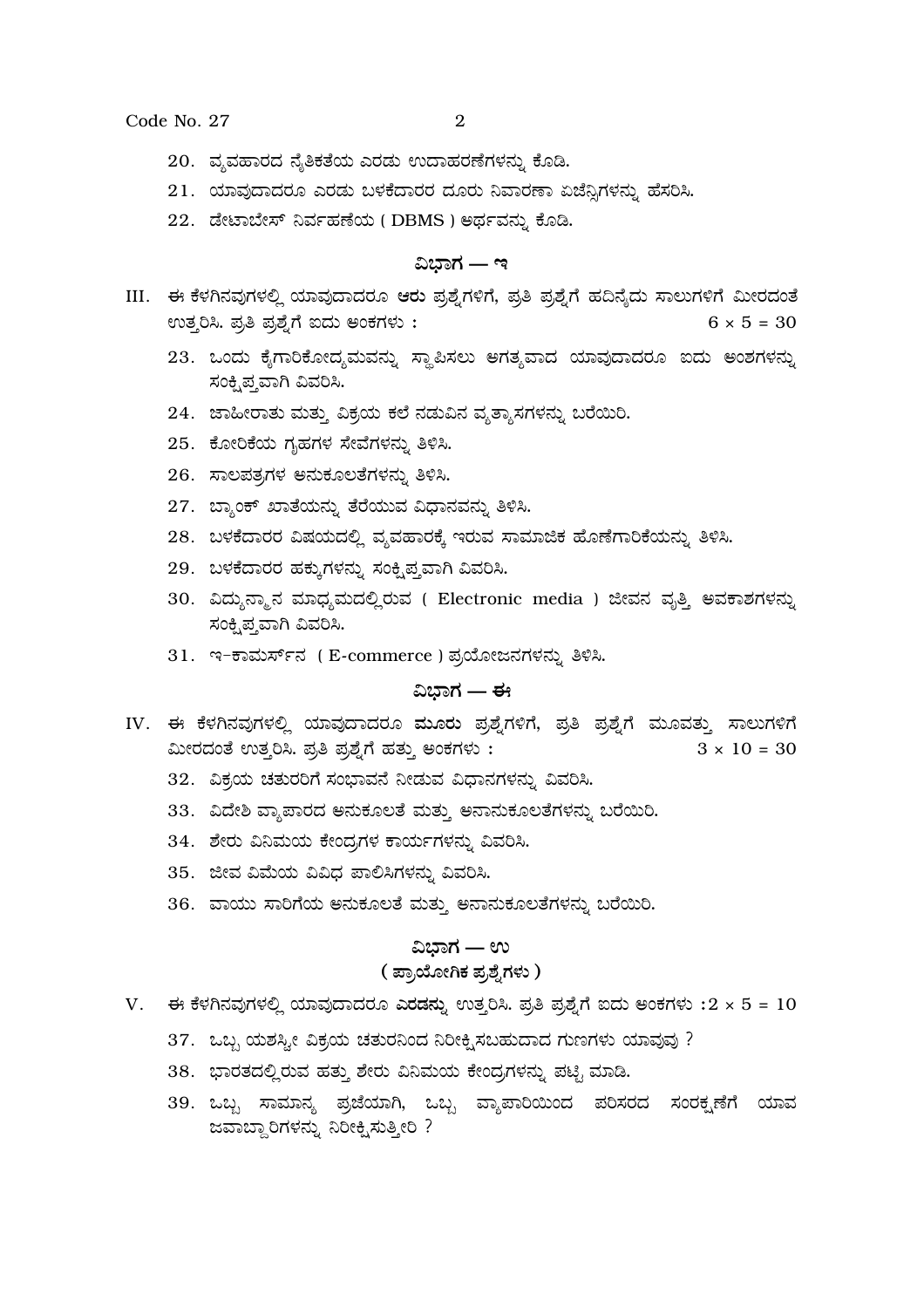## ( English Version )

#### SECTION – A

- I. Answer all *ten* questions in a sentence each. Each question carries *one* mark.  $10 \times 1 = 10$ 
	- 1. Give an example of Extractive Industry.
	- 2. Name any one form of Outdoor Advertising.
	- 3. Expand W.T.O.
	- 4. State one type of Debenture.
	- 5. Expand N.S.E.
	- 6. State any one function of a Bank.
	- 7. Name one policy under Fire Insurance.
	- 8. Mention one feature of Water Transport.
	- 9. Give the meaning of Career.
	- 10. State any one of the resources required for implementation of E-Commerce.

#### SECTION – B

- II. Answer any *ten* of the following questions in not more than *two* sentences each. Each question carries *two* marks.  $10 \times 2 = 20$ 
	- 11. Give the meaning of Air-conditioning.
	- 12. Give the meaning of Salesmanship.
	- 13. What is Publicity ?
	- 14. Write any two factors influencing short term Finance.
	- 15. Mention two functions of SEBI.
	- 16. What is Electronic Fund Transfer ?
	- 17. Give the meaning of paid-up policy.
	- 18. What are Tankers ?
	- 19. Give the meaning of public warehouses.
	- 20. State two examples of Business Ethics.
	- 21. Name any two Consumer Disputes Redressal Agencies.
	- 22. Give the meaning of Database Management System.